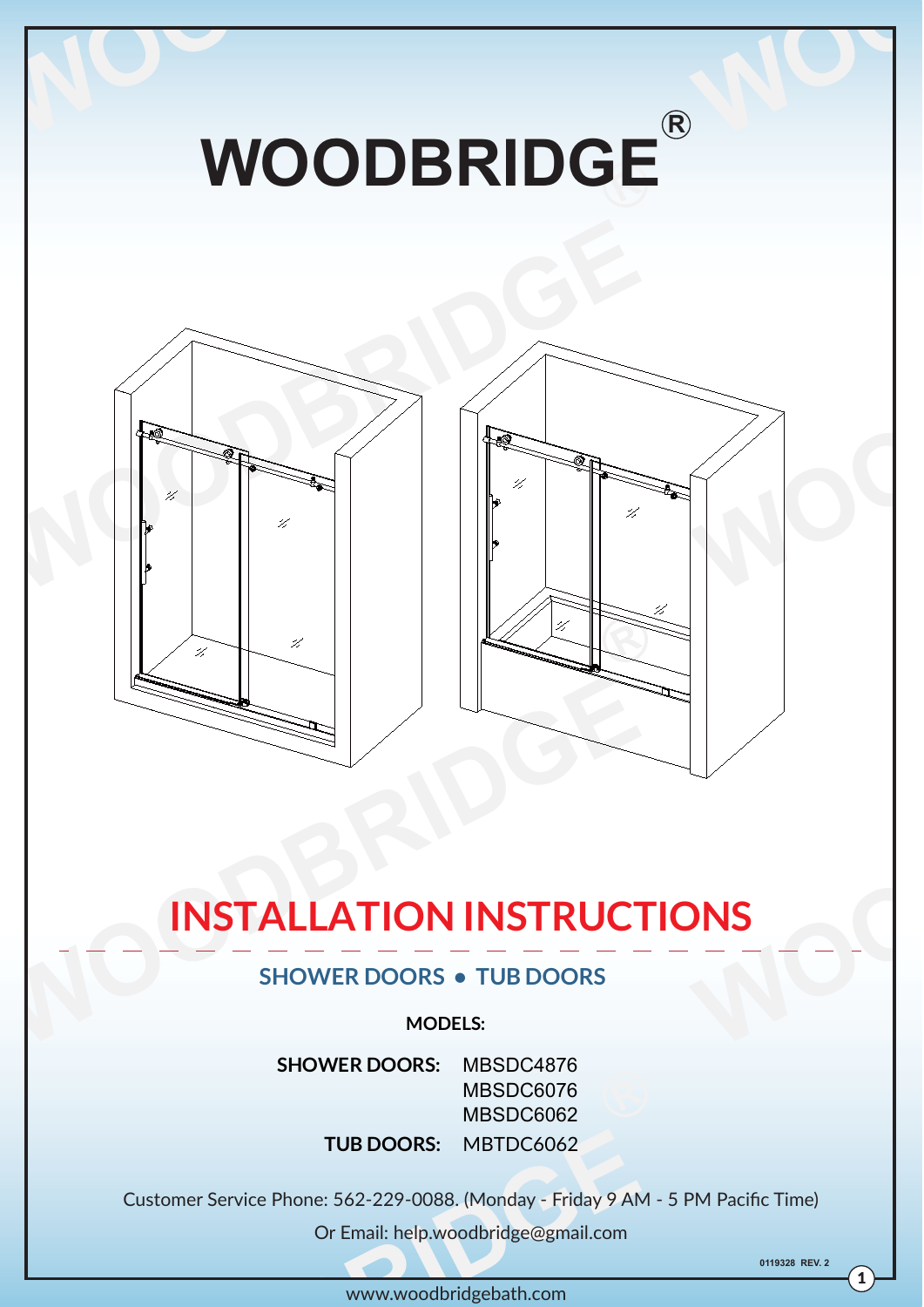# *PREPARATION*

2

- 1. WE STRONGLY RECOMMEND THAT A LICENSED AND INSURED PROFESSIONAL CONTRACTOR TO INSTALL THIS PRODUCT INCLUDING THE ASSISTANCE OF A SECOND PERSON DURING INSTALLATION.
- 2. After opening all boxes and packages, read this introduction carefully. Check that all of the needed parts are included in the package by marking all the components on the "Detailed Diagram of Shower Door Components". Examine boxes and packages for shipping damage. If the unit has been damaged, has a finishing defect, or is missing parts, please contact our customer support department to be served immediately. Please note that Woodbridge will not replace any damaged products or missing parts free of charge after 5 business days or if the product has been installed. Feel free to contact Woodbridge if you have any questions.

 VERY IMPORTANT: Please double check the glass corner and four edges of the glass door and fixed panel to make sure that all the glass are in perfect condition and without any breakage. Please do not try to install the shower door, if there is breakage to the glass corner.

- 3. Please note that you should consult your local building codes with questions on installation compliance standards. Building and plumbing codes may vary by location, and Woodbridge is not responsible for code compliance standards for your project and will not accept any returns.
- 4. Prior to installation, ensure that the installation surface is leveled and solid and will be able to support the total weight of the unit. Also, make sure the walls are at the right angles. Irregular installation surface level or improper angle of side walls will result in serious problems during installation. Please, note that some adjustments and drilling might be necessary during the installation process.
- 5. **NOTE!** This door does not have out-of-plumb adjustment. Make sure your walls are at right angles.
- 6. This door requires a minimum 2 3/4" wide threshold, base or installation space. Please note that Step 6 calls for installation of the door to the wall using anchors. However, the manufacturer strongly recommends installing these heavy doors to the studs or to preinstalled 2" x 4" wood reinforcements behind the wall and attach the Wall brackets to it.

**ATTENTION:** THIS DOOR IS EXTREMELY HEAVY AND REQUIRES PROFESSIONAL INSTALLATION. INSTRUCTIONS ARE GIVEN FOR

THE SHOWER DOOR INSTALLATION. PLEASE, FOLLOW THE SAME INSTRUCTIONS TO INSTALL THE TUB DOOR.

INSTRUCTIONS THAT, IF IGNORED, COULD RESULT IN DEATH OR SERIOUS PERSONAL INJURY CAUSED BY

INCORRECT HANDLING OR INSTALLATION OF THE PRODUCT. THESE INSTRUCTIONS MUST BE OBSERVED FOR SAFE INSTALLATION.

# **TOOLS REQUIRED**

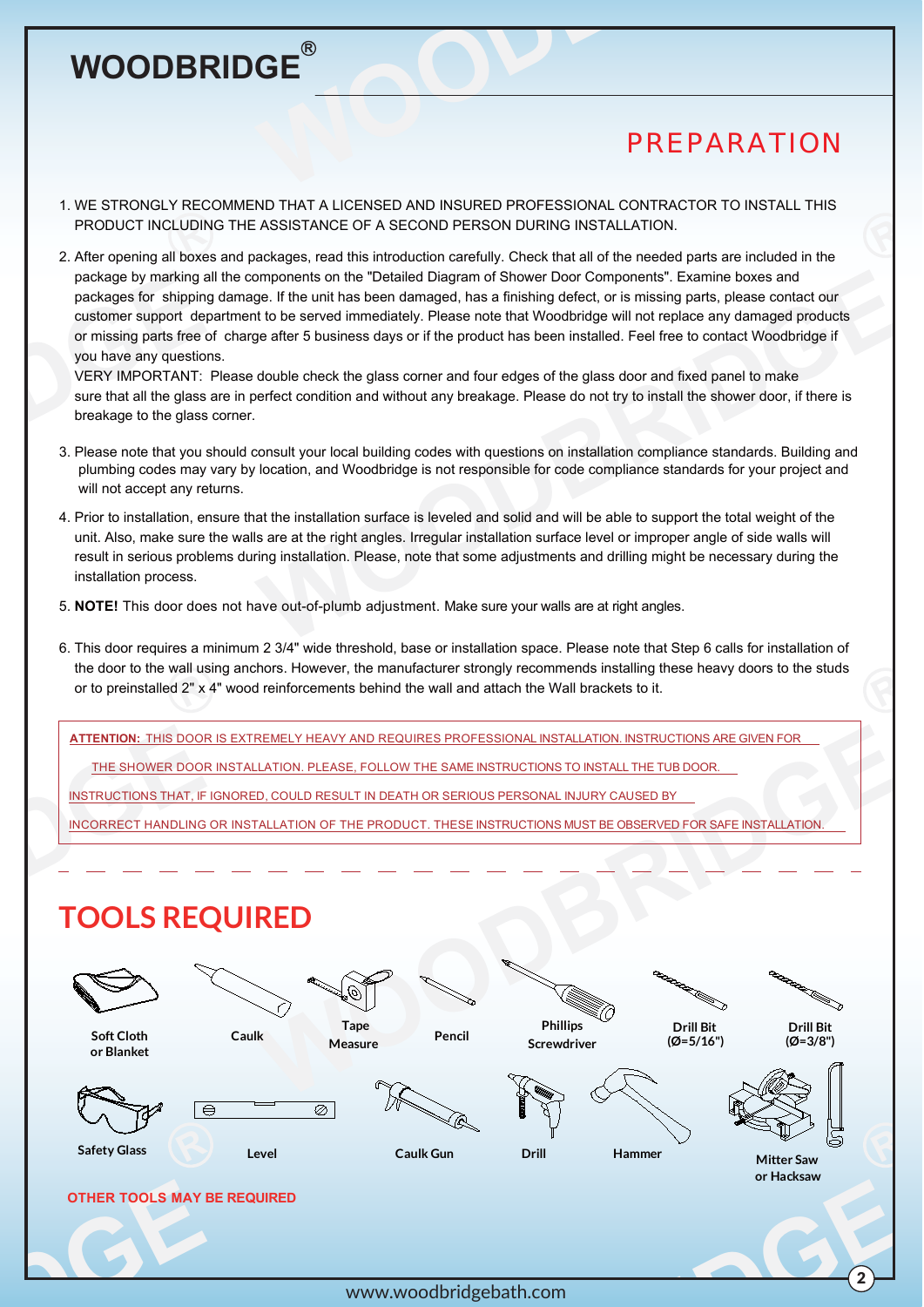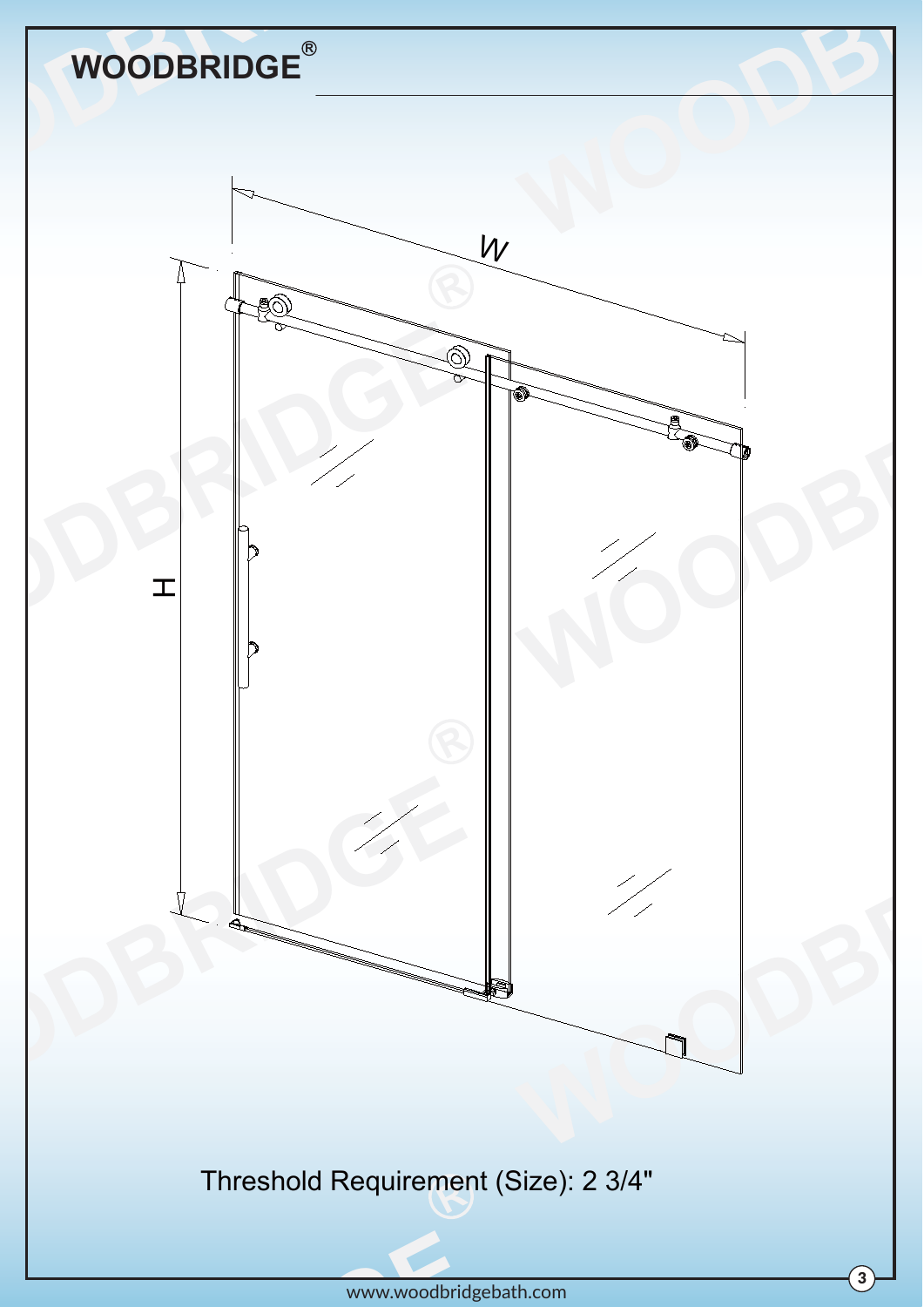

| No.            | Description                  | QTY             | No. | <b>Description</b>      | QTY             |
|----------------|------------------------------|-----------------|-----|-------------------------|-----------------|
| $\mathbf{1}$   | <b>Bumper Strip</b>          | 1 <sub>pc</sub> | 12  | Aluminum Cover-Right    | 1 pc            |
| $\overline{2}$ | <b>Guide Rail Bracket</b>    | 2 pcs           | 13  | Screw M5X30             | 2 pcs           |
| 3              | <b>Glass Door Stopper</b>    | 2 pcs           | 14  | Guide Block             | 1 <sub>pc</sub> |
| 4              | Upper Guide Rail             | 1 <sub>pc</sub> | 15  | <b>Wall Anchor</b>      | 7 pcs           |
| 5              | Roller                       | 2 pcs           | 16  | <b>Bottom Clamp</b>     | 1 <sub>pc</sub> |
| 6              | Handle                       | 1 pc            | 17  | <b>Stationary Glass</b> | 1 <sub>pc</sub> |
| $\overline{7}$ | Glass Door                   | 1 <sub>pc</sub> | 18  | Screw M5X60             | 2 pcs           |
| 8              | <b>Side Anti-Water Strip</b> | 1 <sub>pc</sub> | 19  | Glass Bracket           | 2 pcs           |
| 9              | Anti-splash Threshold        | 1 <sub>pc</sub> | 20  | <b>Safety Pin</b>       | 2 pcs           |
| 10             | Screw M4X30                  | 3 pcs           | 21  | Allen Key               | 5 pcs           |
| 11             | <b>Aluminum Cover-Left</b>   | 1 <sub>pc</sub> | 22  |                         |                 |
|                |                              |                 |     |                         |                 |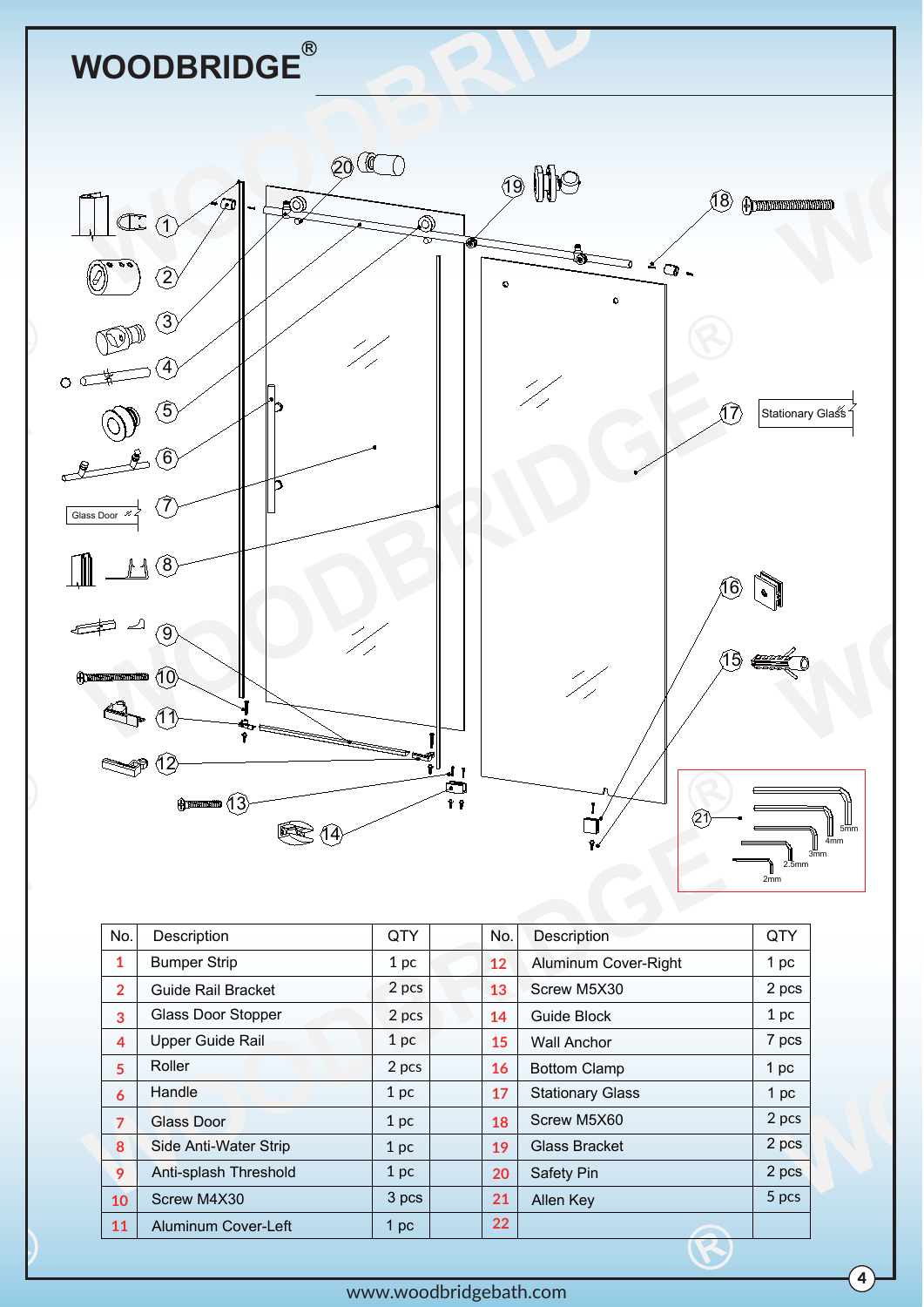#### NOTE:

#### 01:

Open the packaging carefully and inspect all the necessary parts using detailed diagram and component list in your manual as a reference. Before discarding the carton, check for small hardware bags that tend to fall to the bottom of the box. If any parts are damaged or missing, please contact us for replacement.

#### $02<sup>1</sup>$

Retain these installation instructions for future use if need.

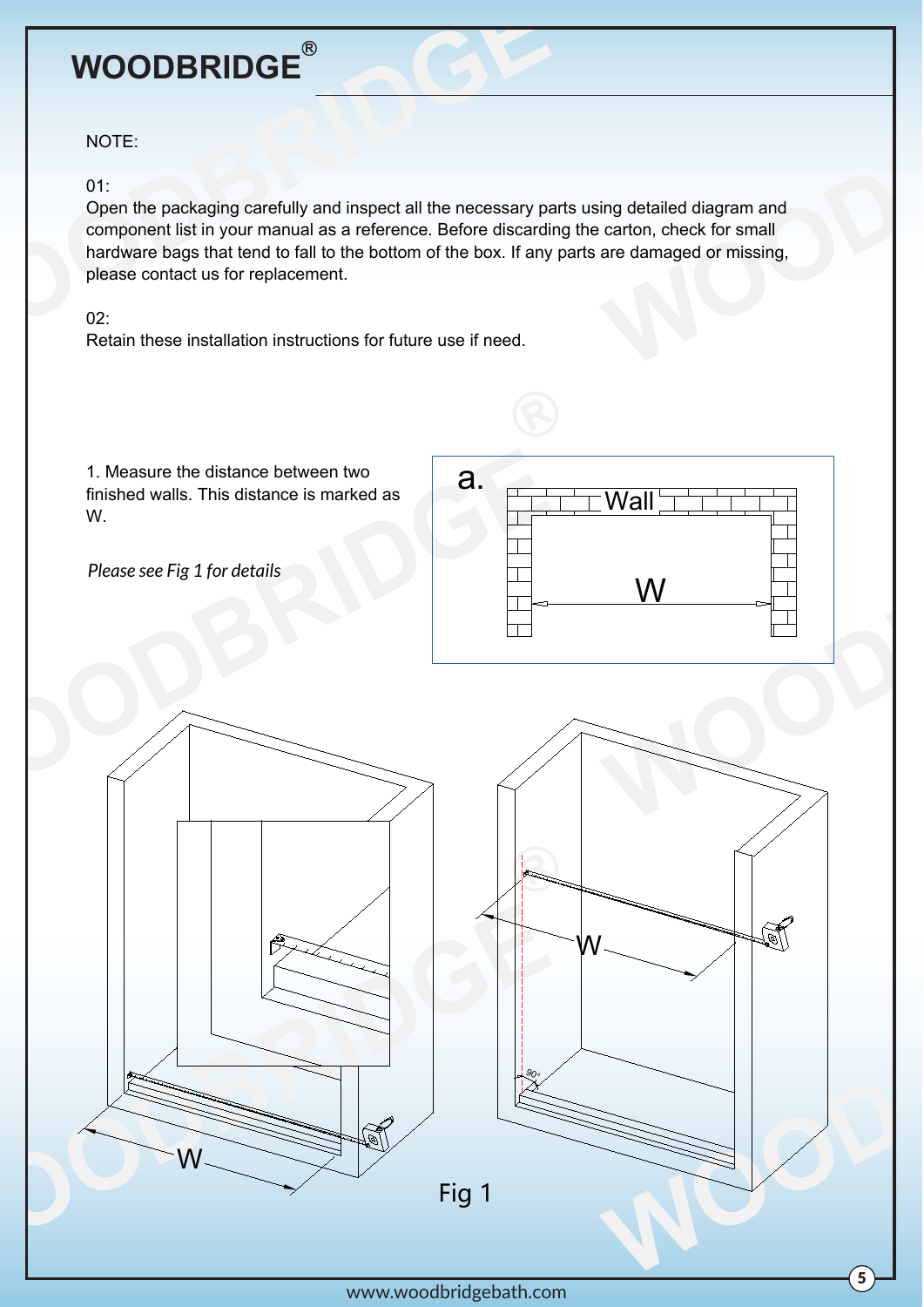

to the size of your Shower model, it is unnecessary to cut the Upper Guide Rail and you can continue to Step 3.

If W-width of your wall-to-wall opening is less than the size of your Shower model, you will need to cut the Upper Guide Rail from the end which is farther from the **Glass brackets (19)** holes.

The length to cut off will be L:

L=Subtract W from the size of your Shower model.

#### FOR EXAMPLE

If your wall opening W=47". Your shower model is 48". L=48"-47"=1", You have to cut 1" off from the rail.

*Please see Fig 2 for details*



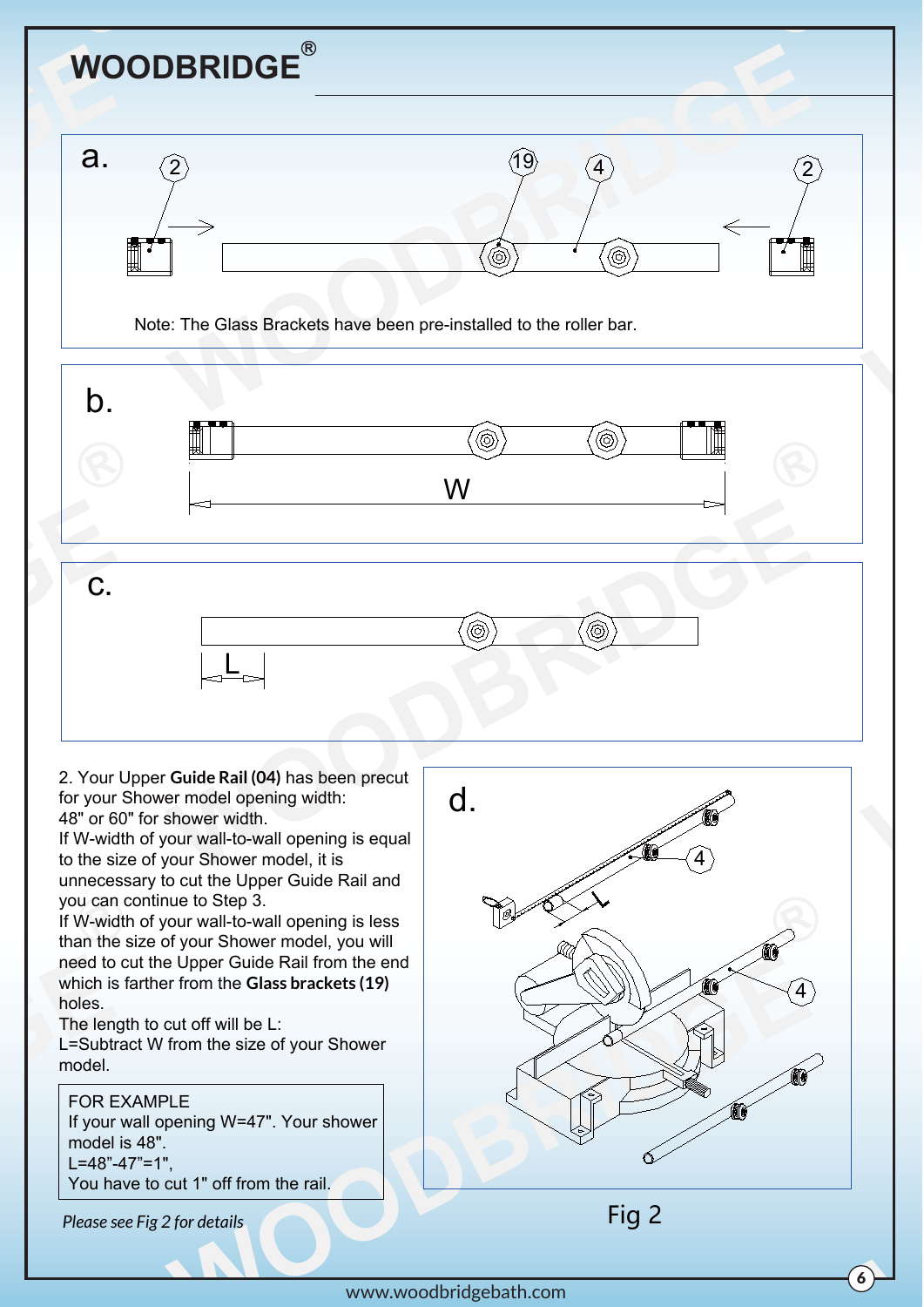# $\mathsf{WOODBRIDGE}^\mathsf{R}$

3. Install stationary glass

Loosen the screw on **Bottom Clamp (16)**. Disassemble the **Bottom Clamp** and install the it on the **Stationary Glass (17).**

*Please see Fig 3 for details*



www.woodbridgebath.com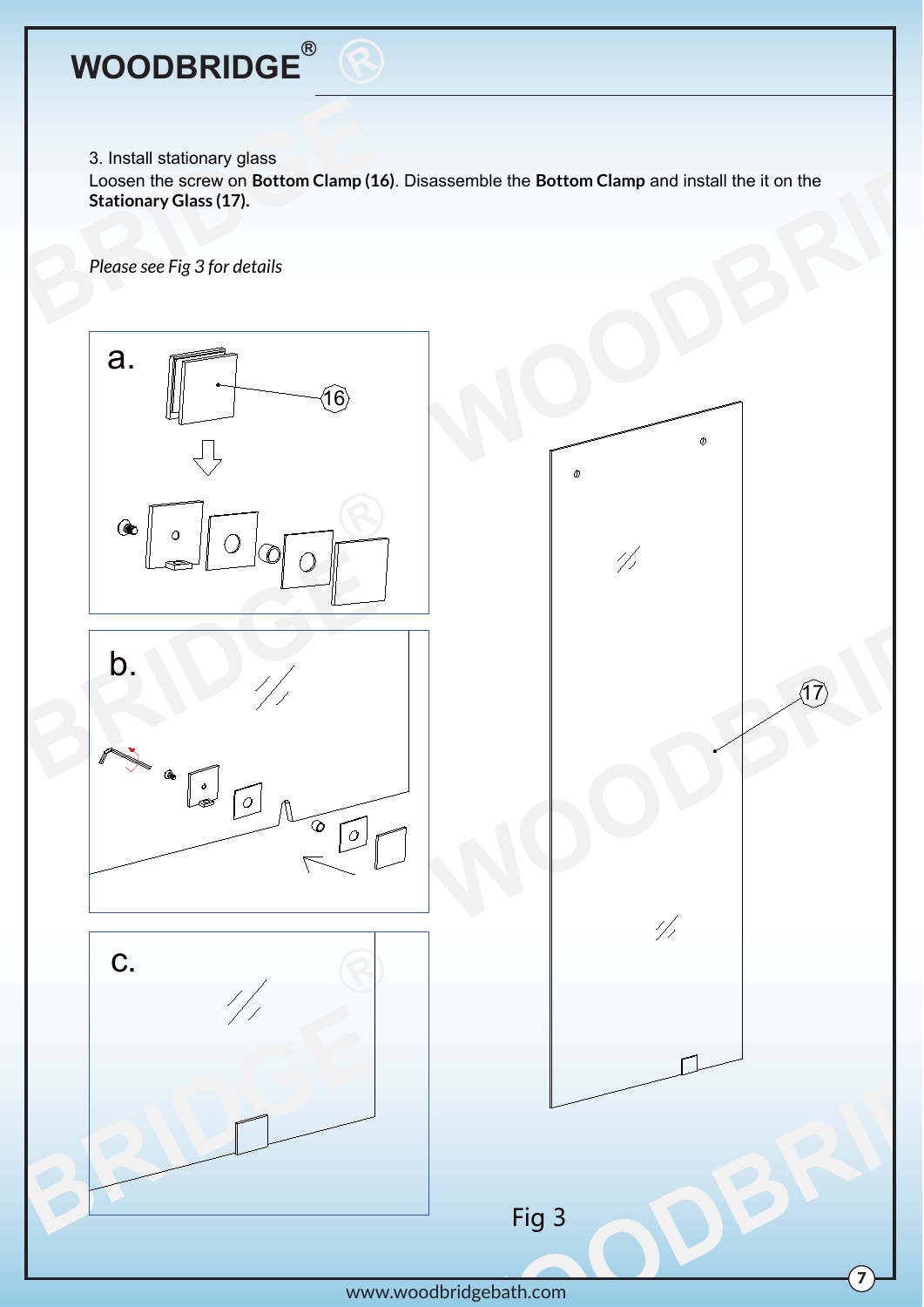

4. Use the **allen key (21)** to loose the screw on the **Guide Rail Brackets (2)** and **Glass Door Stoppers (3).** Slide the **Glass Door Stopper (3)** and then the **Guide Rail Bracket (2)** to the **Guide Rail (4)**, use the **allen key (21)** to tighten the parts to the guide rail temporarily.

*Please see Fig 4 for details*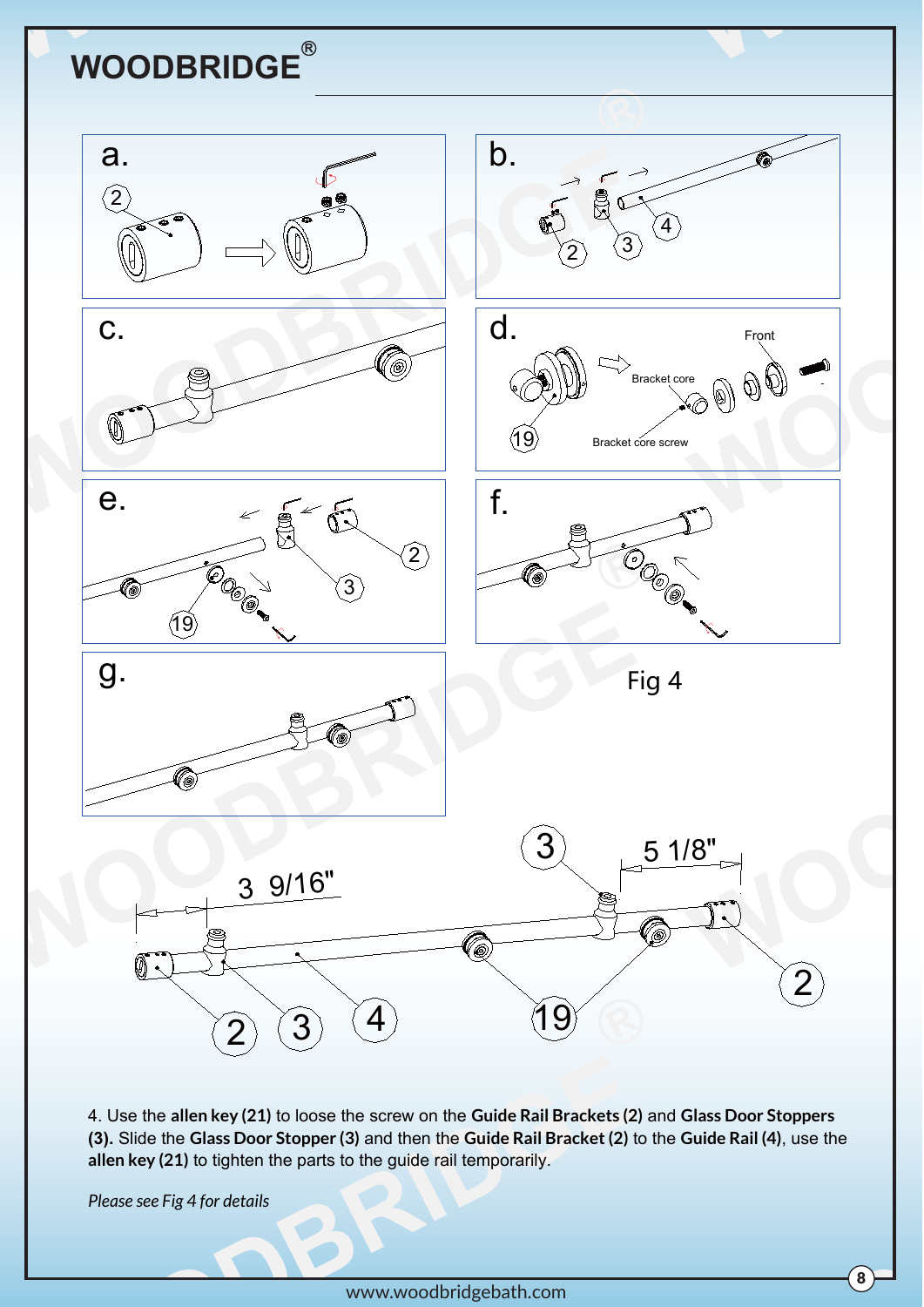



 $\frac{1}{2}$ 

17

9

Wood

 $1/2$ 



5. Loose the screws on the **Glass Bracket (19)**, align the hole of the glass bracket to the holes on the **Stationary Glass (17)**. Secure the **Upper Guide Rail (4)** to the stationary glass by fastening the screws on the glass bracket.

 $\mathbb{C}$ 

*Please see Fig 5 for details.*

#### ATTENTION:

 $\bullet$ 

Never set your glass down directly onto a tile or concrete floor. Always use a piece of wood or cardboard and leave the corner pads on the glass until it becomes necessary to remove them to protect the bottom edge and the corners of the glass from breakage.

Fig 5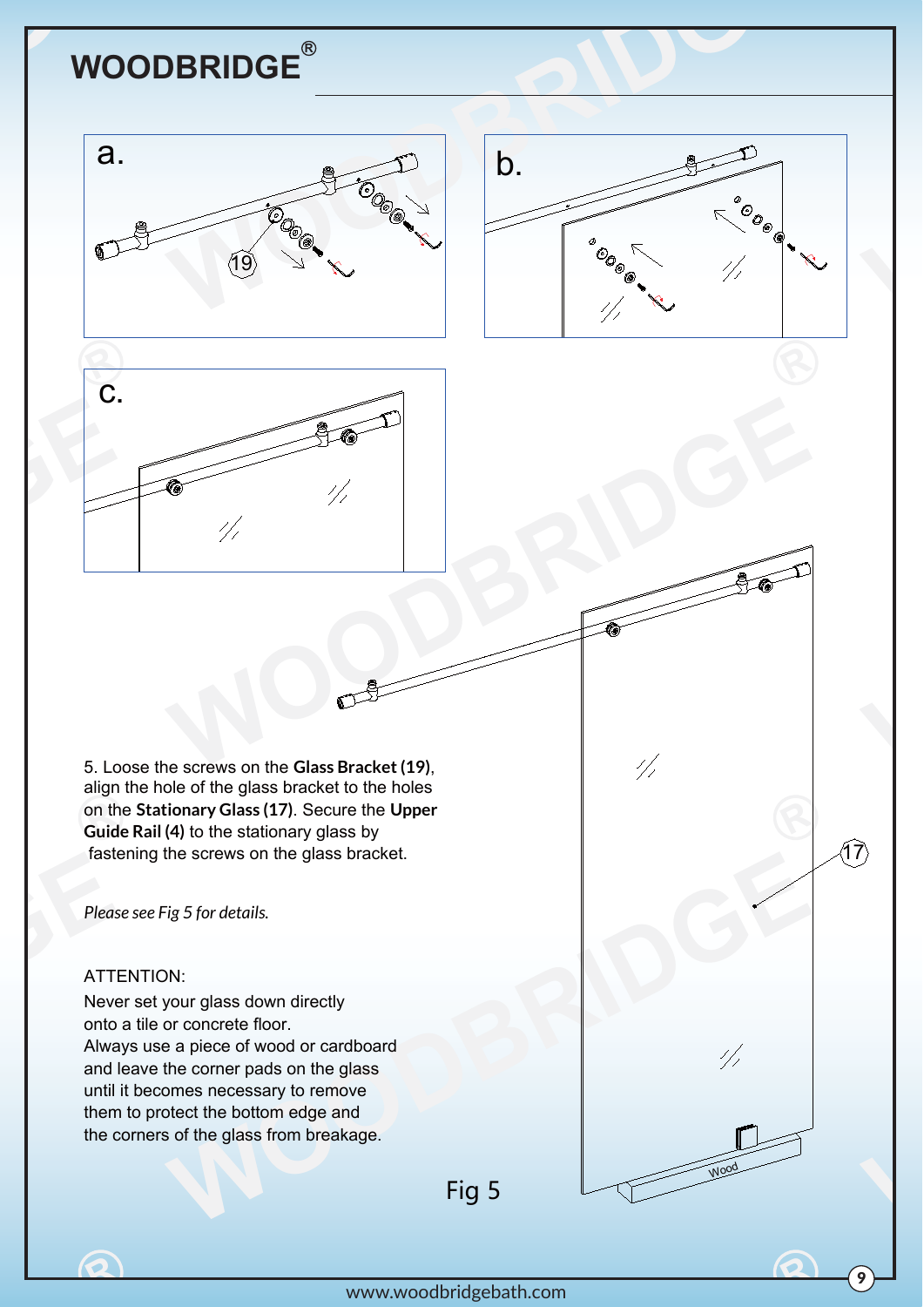



Fig 6

10

6. Place the **Stationary Glass (17)** against the wall.Make sure the stationary glass and the Upper **Guide Rail (4)** are leveled.

*Please see Fig 6 for details.*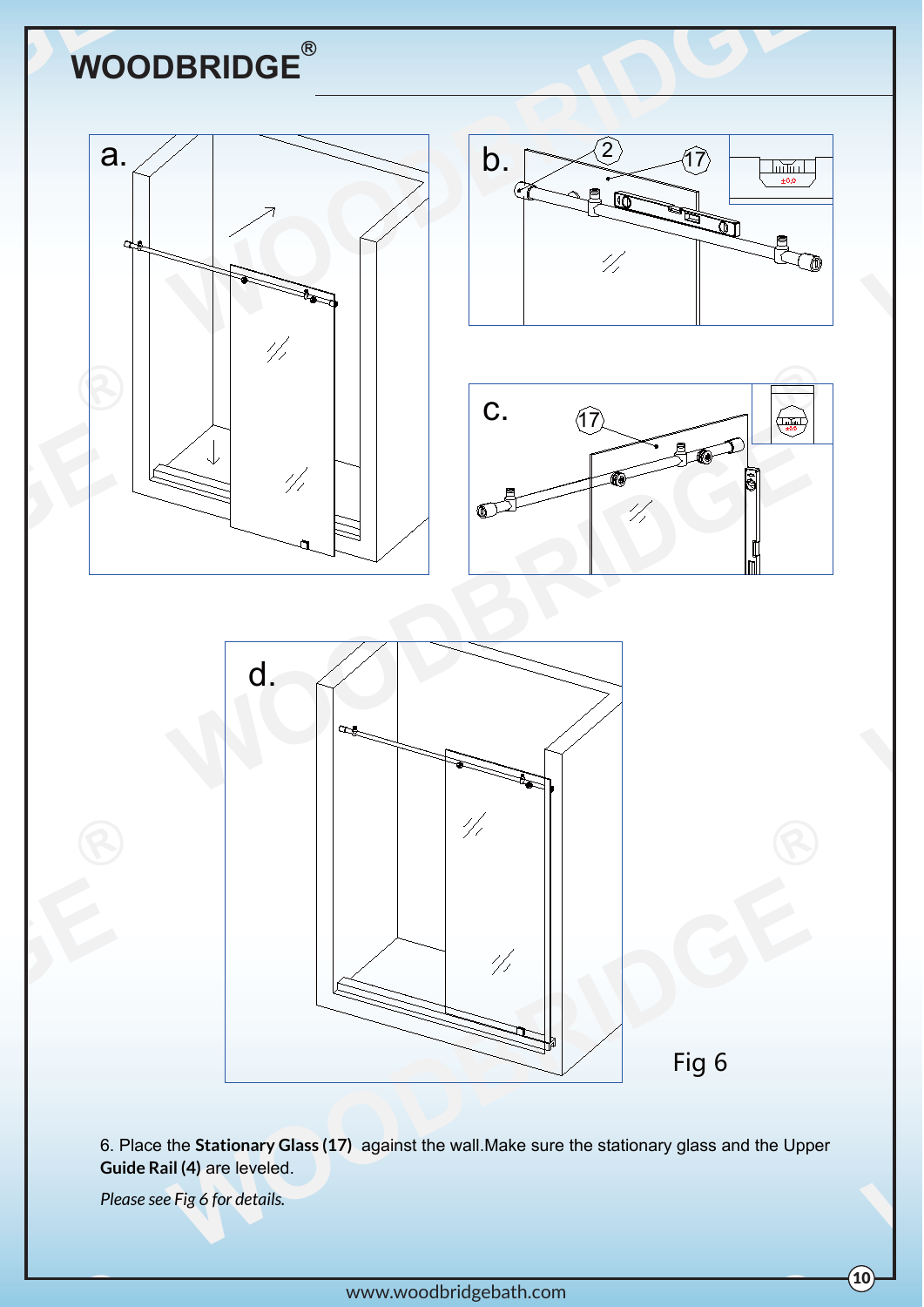

7. Slide the **Guide Rail Bracket (2)** against the wall, outline the guide rail brackets position on the wall. Set the **Stationary glass (17)** aside. Remove the wall bracket from the guide rail bracket and place them to the outlined positions and mark the drilling holes on the wall.

Outline the position of the **Bottom Clamp (16)** on the base. **Set the Stationary glass (17)** aside. Loosen the screw on bottom clamp. Remove the clamp from the Stationary glass and place it back to the outlined positions, now mark the drilling holes on the threshold.



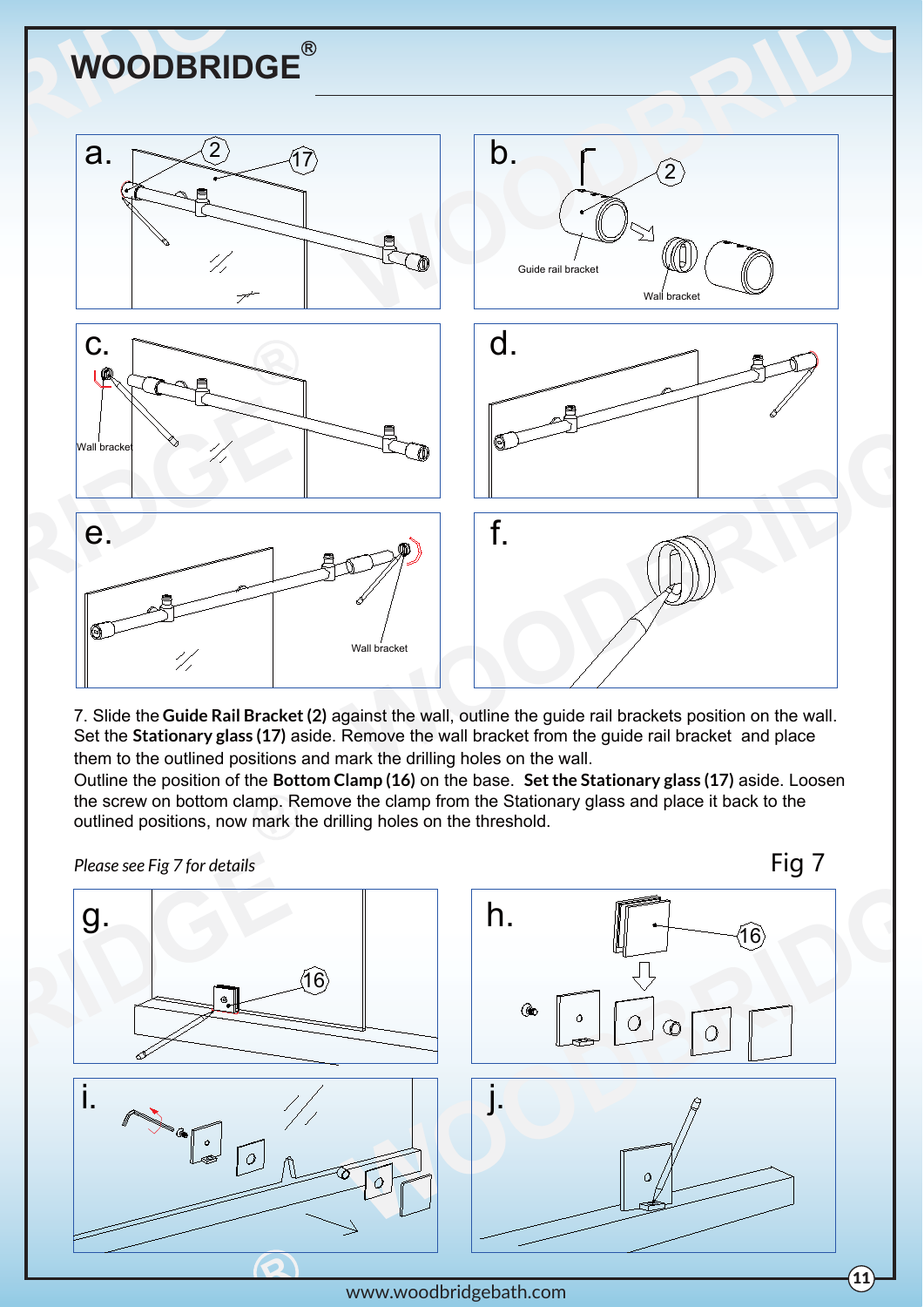8. Drill the holes to the wall per the predrilled position using 8møm(ø5/16") drill bit and Apply silicone into the holes, insert the **Wall anchors (15)** for the Guide Rail Bracket. Mount the Wall Bracket of the **Guide Rail Bracket (2)** to the wall by using the **Screws M5×60 (18).**  Drill the holes to the threshold ....

*Please see Fig 8 for details*



Note:

The other side of the **Guide Rail bracket (2)** is installed in the same way.

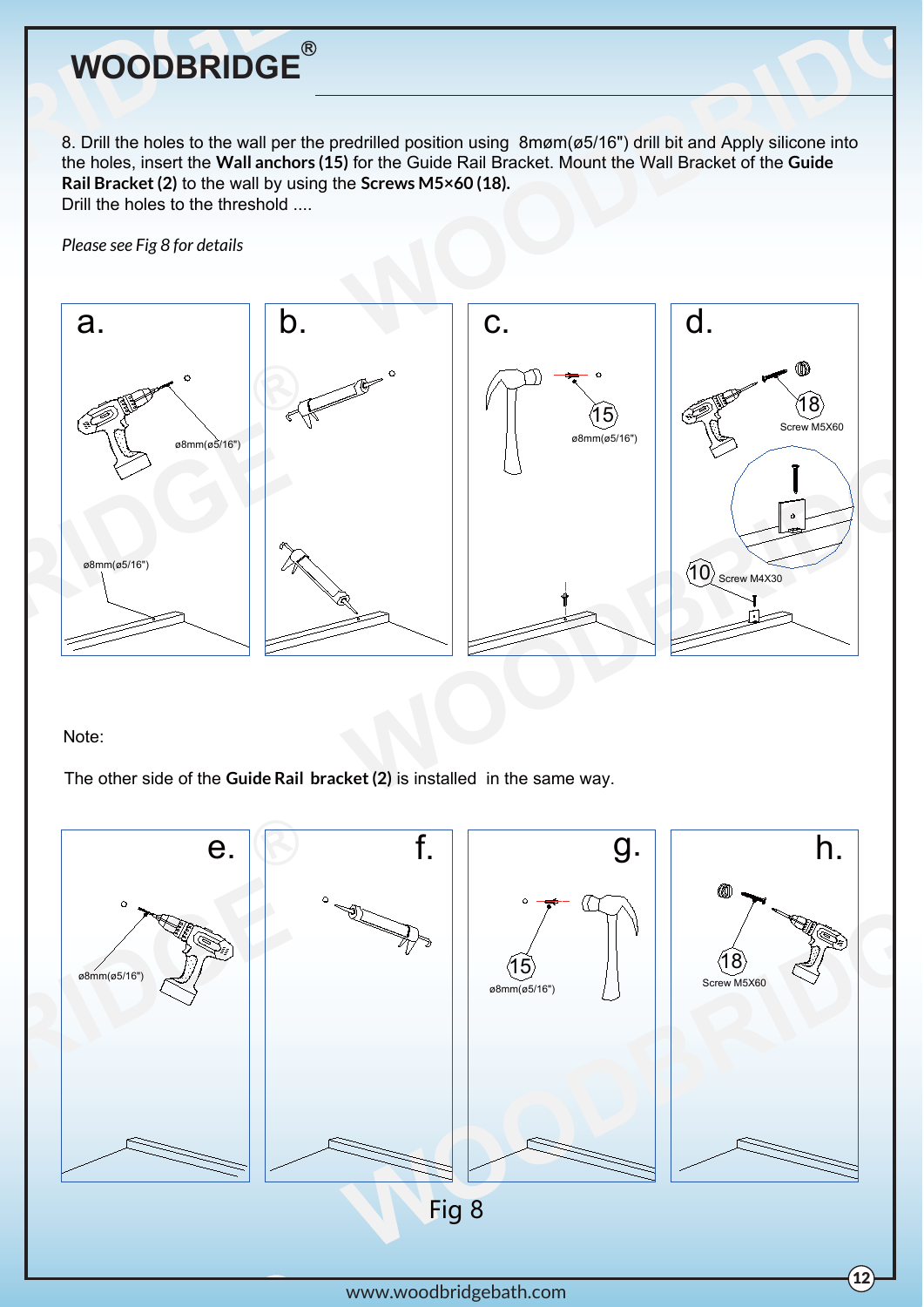9. Place the **Stationary glass (17)** back into the designated position. Slide the **Guide Rail Bracket (2)** to the two end sides of the **Upper Guide Rail(4)**. Tighten the set screws on the **Guide rail bracket (2)** with **Allen Key (21)** to secure the guide rail to the wall. Install the Bottom **Clamp (16)** back to the stationary glass.

*Please see Fig 9 for details*



Warm tips: The other side of the **Guide Rail bracket (2)** is installed in the same way.

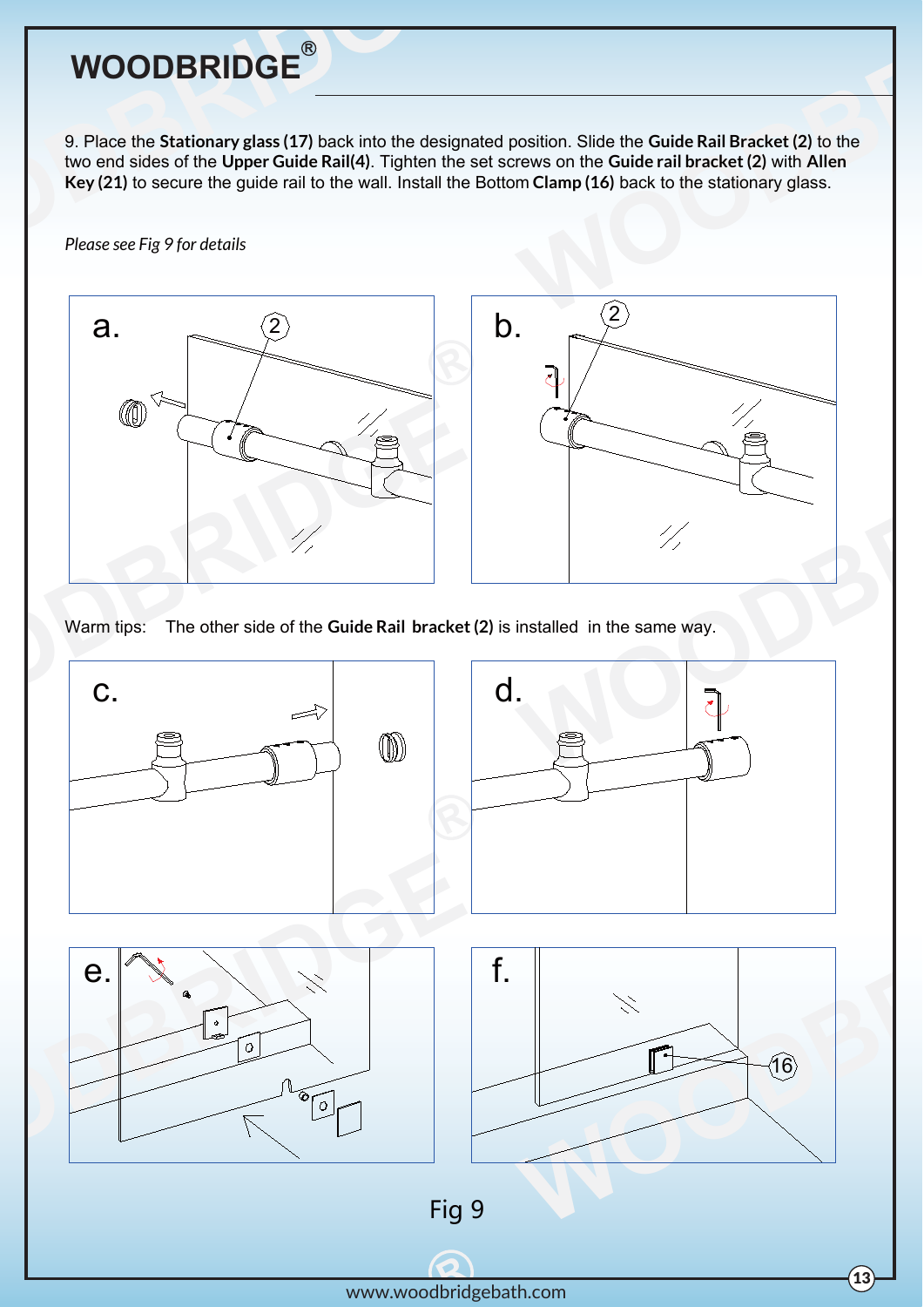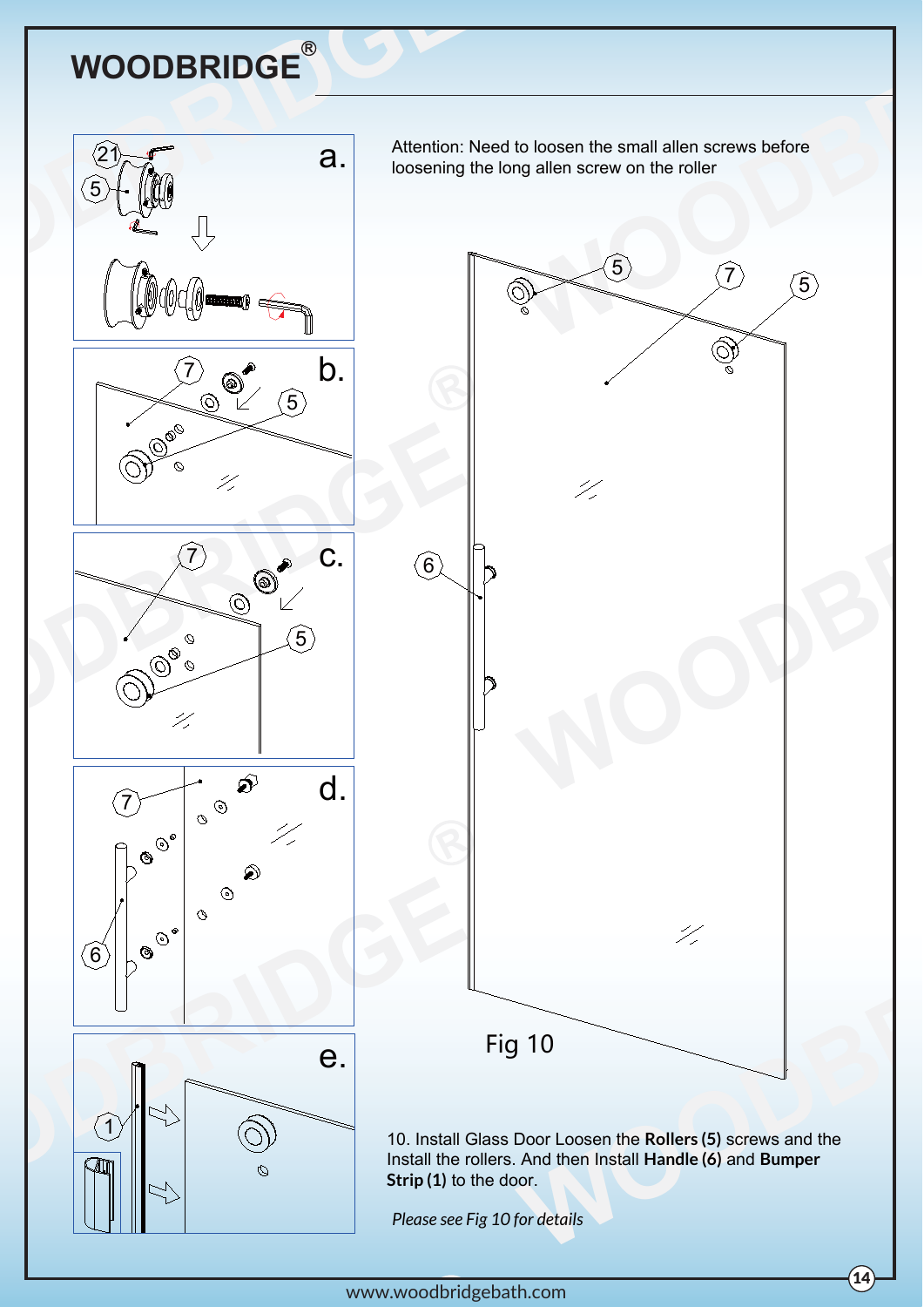

Fig 11

11. Hang the **Glass Door (7)** installed with rollers, handles and strip to the **Upper Guide Rail (4)**. Slide the **Guide Block (14)** to the bottom of the glass door. Mark down the predrilled position of the guide block. Set the glass door aside. Now drill the hole with 3.2mm(Ø 1/8")drill bit to the threshold. Put the silicone to the hole and then put the **wall anchor (15)** into the hole. Now secure the guide block to the threshold with **M5x30 screw (13).**

*Please see Fig 11 for details*

 $\odot$ 

 $\left( 15\right)$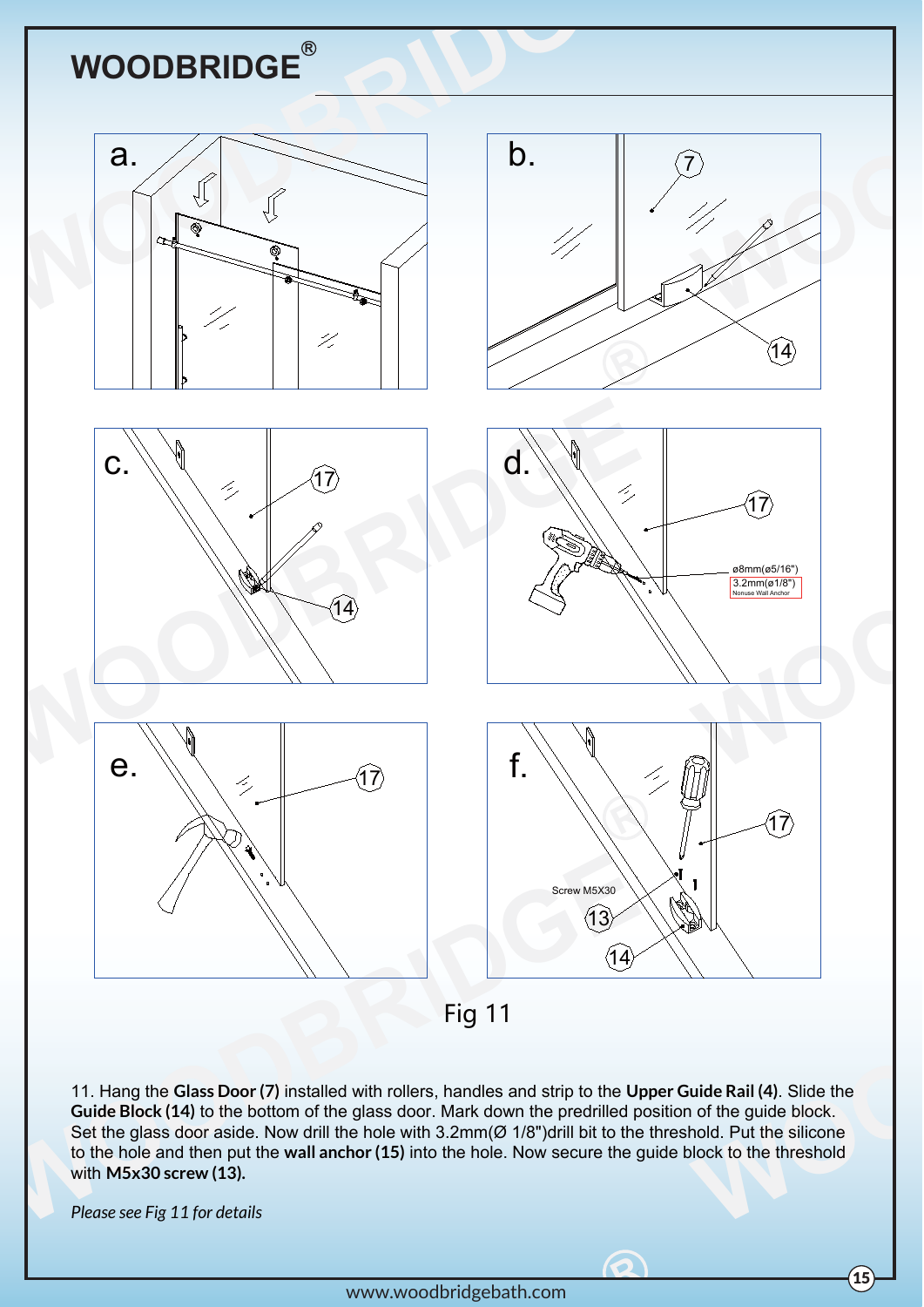12. Hang the **Glass Door (7)** back to the **Upper Guide Rail (4)**, slide the bottom of the glass door into the slot of the **Guide Block (14)**. Be careful that the glass door should not touch the metal part of the guide block.

*Please see Fig 12 for details*



13. Slide the **Side Anti-Water Strip (8)** to the **Stationary Glass (17)**, remove the flapper that nterferes with the **Upper Guide Rail (4)**

*Please see Fig 13 for details*

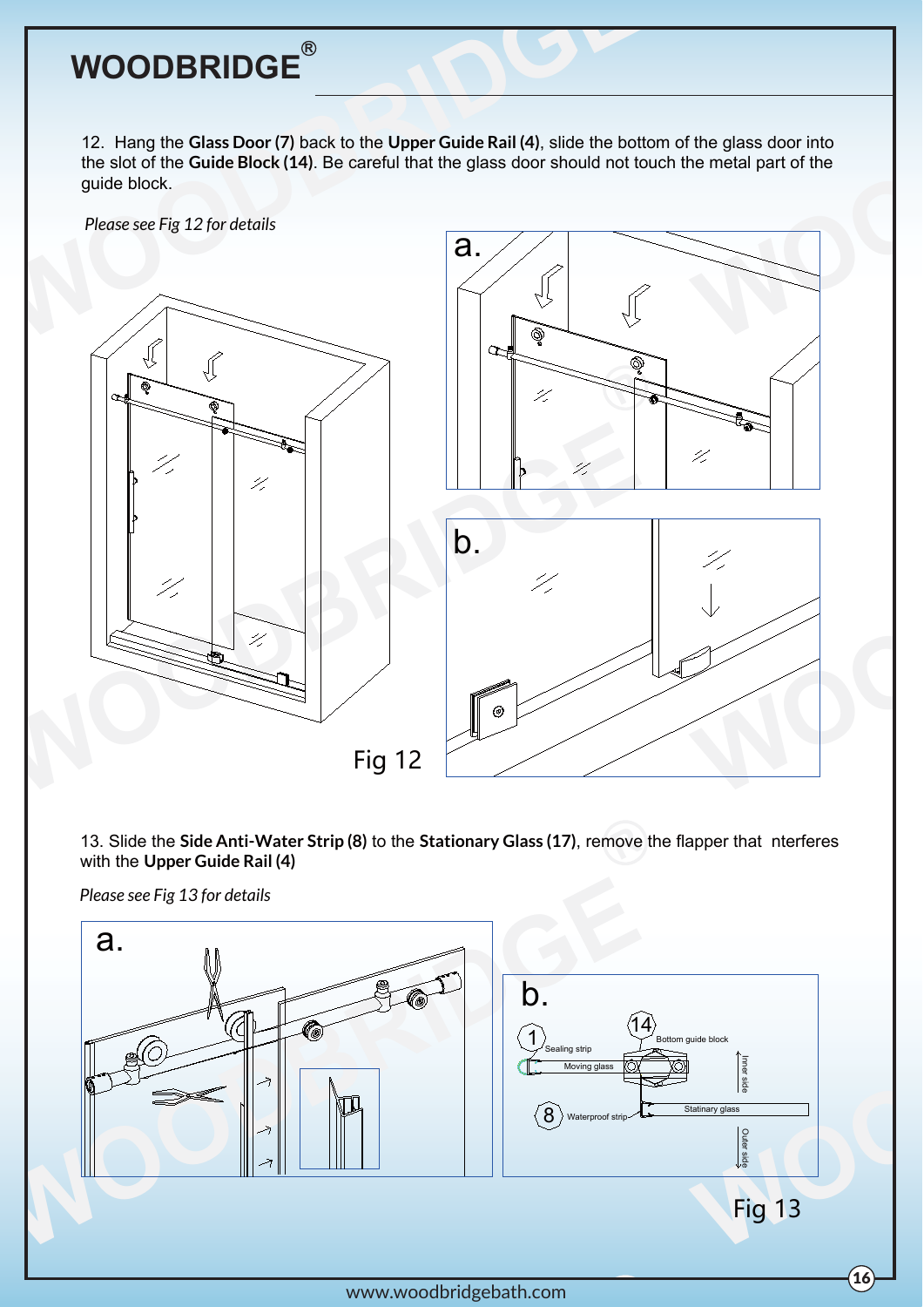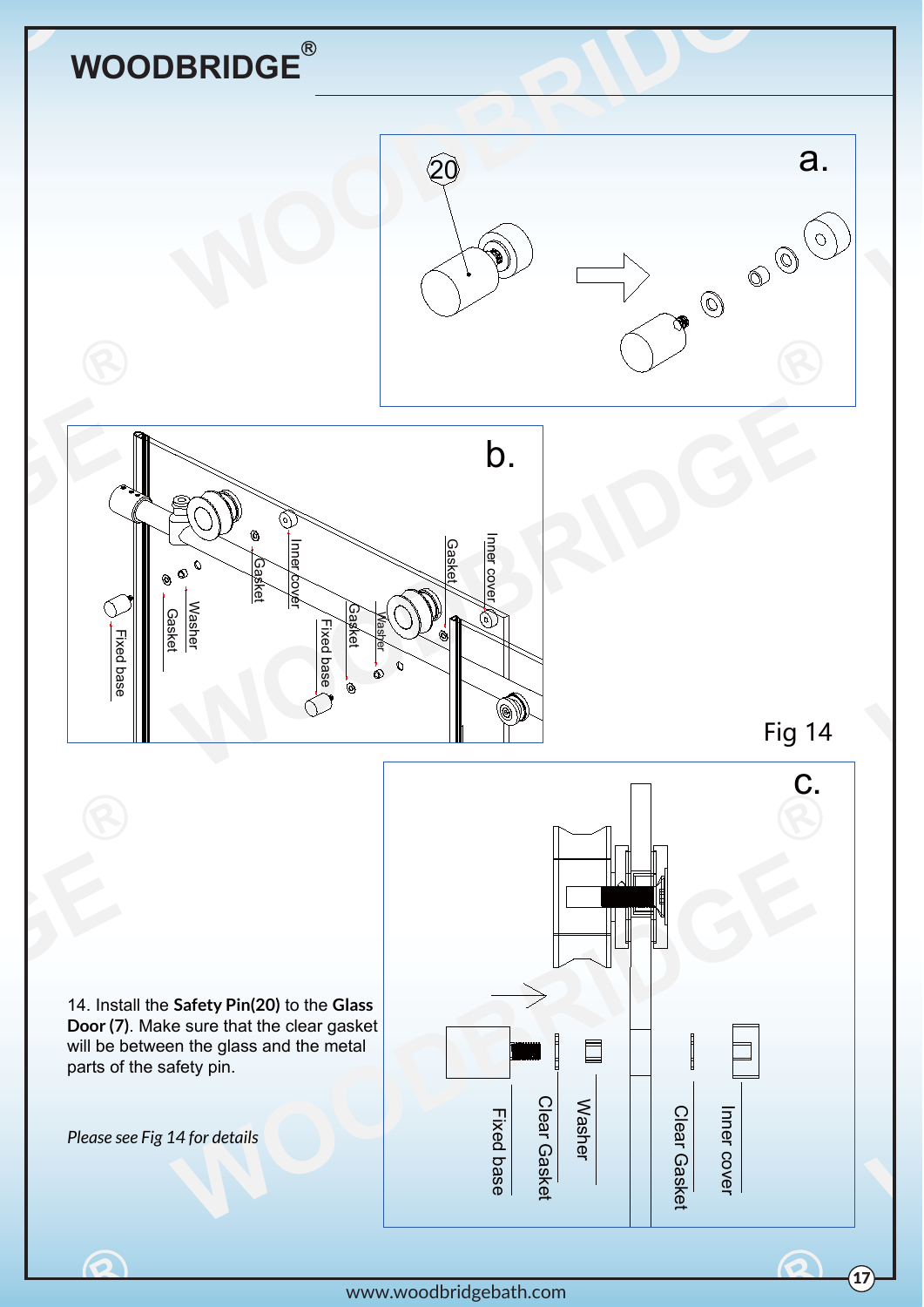

15. Adjust the **Roller(5)** and fix the **Glass Door Stopper(3)**

Adjust the fasteners on both **Rollers (5)** to ensure that the bottom edge of the **Glass door (7)** will not touch the bottom of the **guide block (10).**

Slide the **Door Stopper (3)** close to the wall side, slide the **Glass Door(7)** to make **roller(4)** contact to the stopper and get perfect space then lock the stopper bottom screw.

Please make sure that the **Glass Door(7)** especially the door corners will not hit the walls when closed and opened

*Please see Fig 15 for details*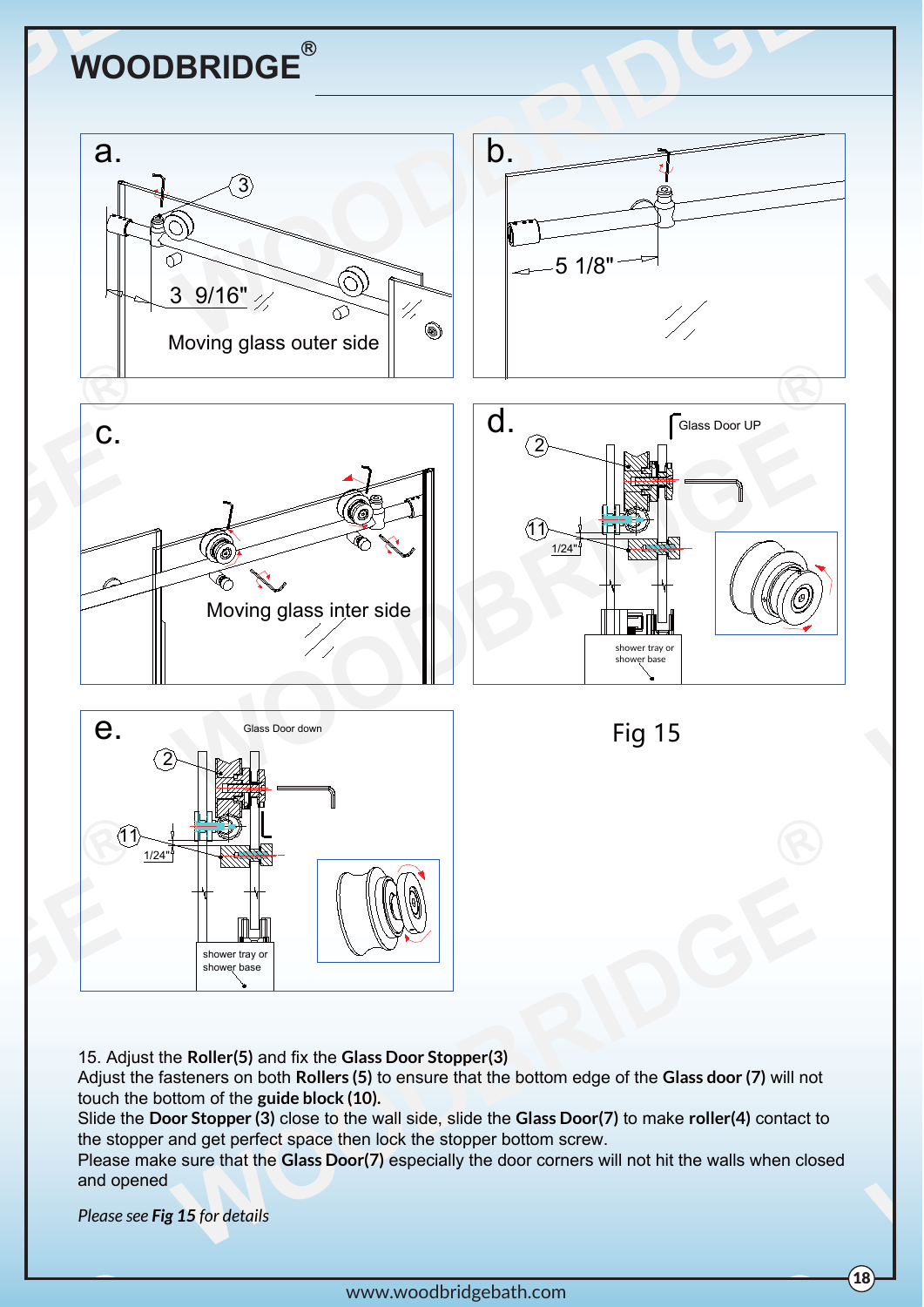







C

Fig 16





16. Install the **Anti-Splash Threshold (9)** in front of the **Glass Door (7).** Put the Anti-splash threshold in front of the glass door, and then put the Aluminum Cover with slot into the **Stationary Glass(17)**, on top of the threshold.

Put the other cover to the other side. Mark down the predrilled holes on the threshold, drill the holes with 3.2mm(Ø1/8") drill bit, put the **wall anchor (15).** Put slicone sealant to the bottom of the Anti-splash threshold, secure it to the threshold with **M4x30 Screw (10)** and put the covers back on it.

*Please see Fig 16 for details*

 $\sqrt{19}$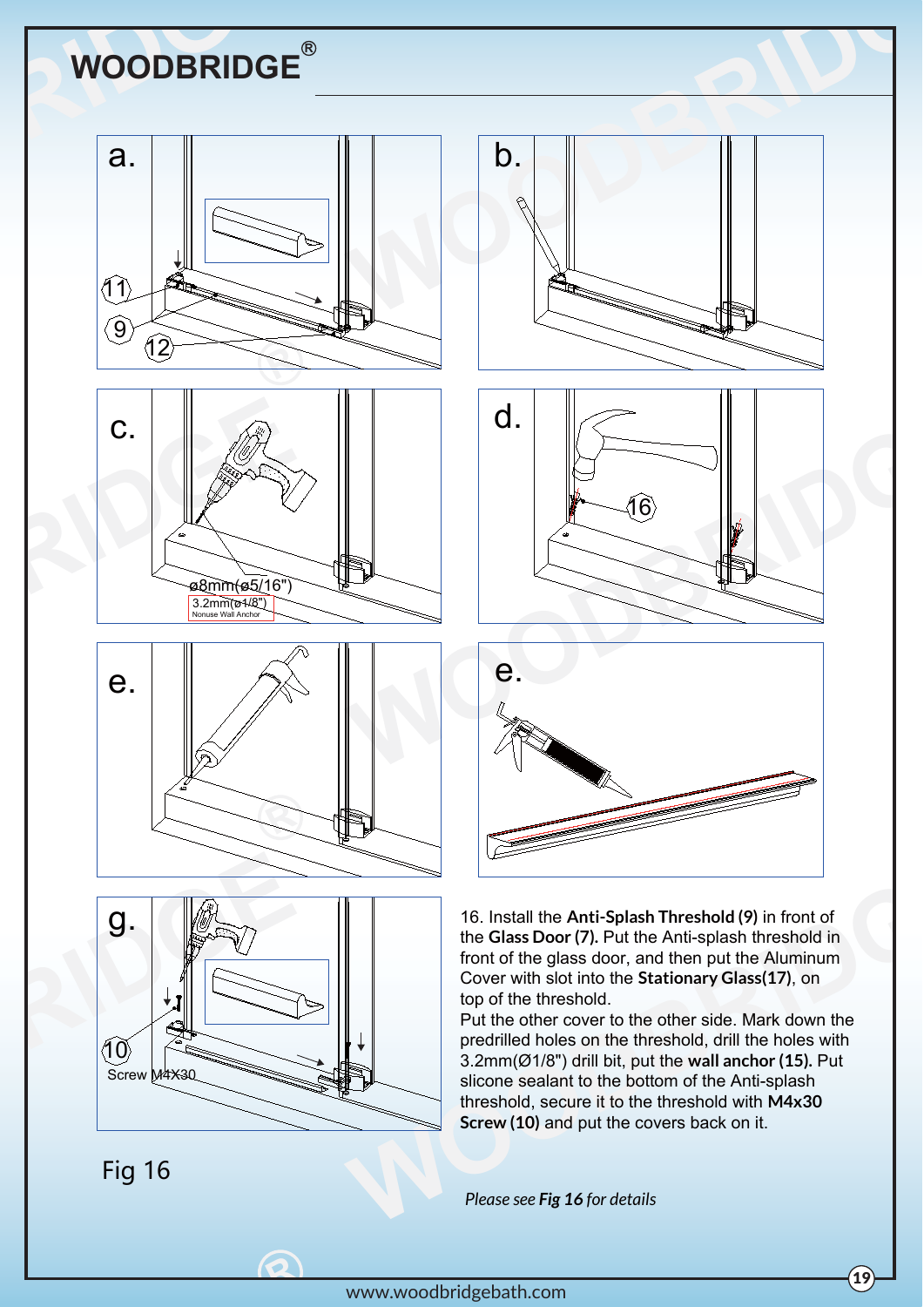

17. Apply silicone sealant on the seams between the stationary glass and the shower base/bathtub, and between the wall and the stationary glass.

*See Figure 17 for details.*



TUB DOORS **INSTALLATION the same as SHOWER DOORS**



**MUST ALLOW SILICONE TO DRY FOR 24 HOURS BEFORE STARTING USING THE SHOWER**

Thank you for using WoodBridge products!

Please don't hesitate to contact us if you have any questions or concerns.

Customer Service Phone: 562-229-0088. (Monday - Friday 9 AM - 5 PM Pacific Time)

Or Email: help.woodbridge@gmail.com

www.woodbridgebath.com